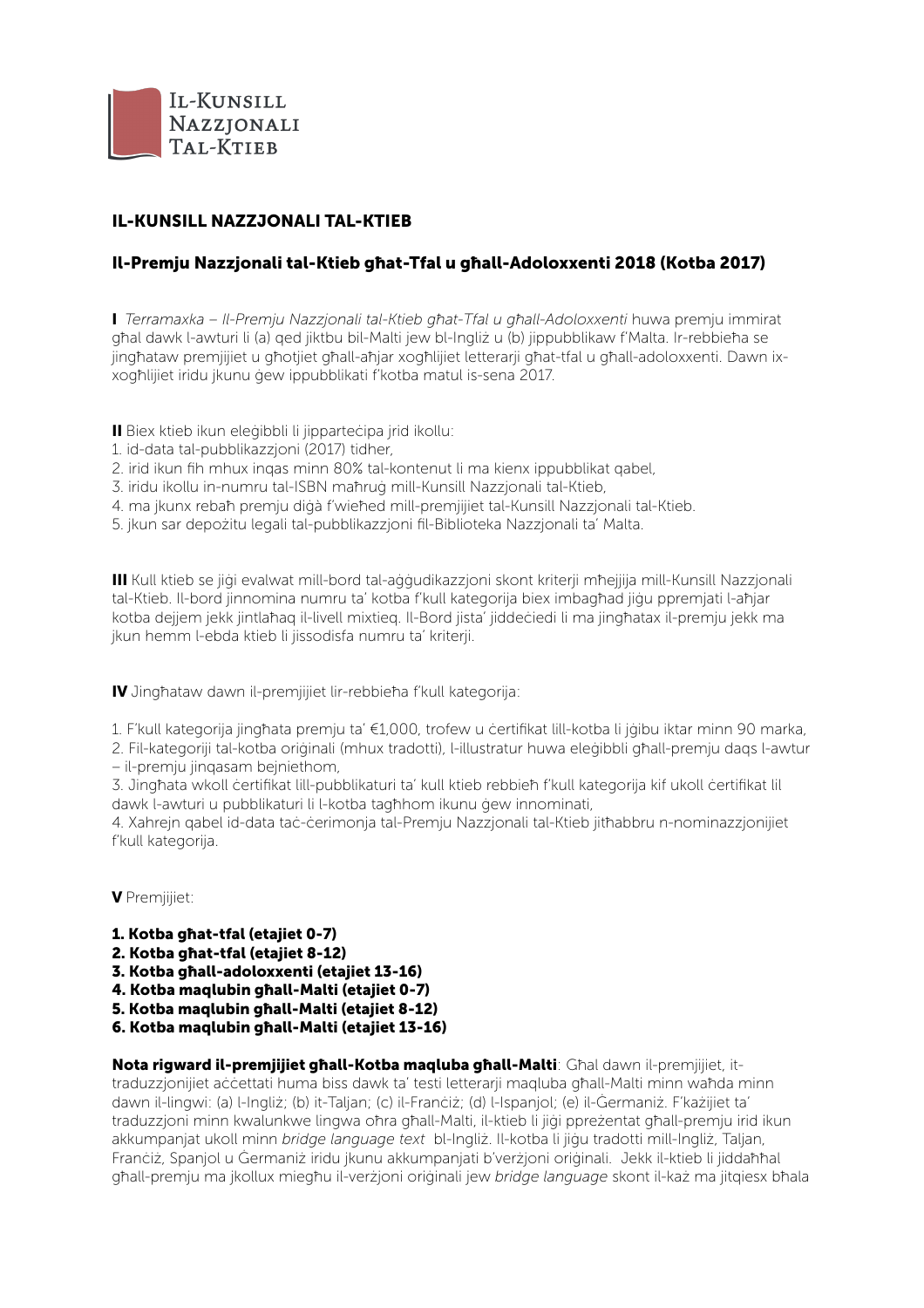eleġibbli.

### Nota: F'każ li f'kategorija jidħlu tip ta' kotba li meta jiġu kkunsidrati f'daqqa joħolqu bejniethom distinzjoni ċara bejn kotba li huma letterarji u kotba mhux letterarji, dawn jinqasmu f'kategoriji separati.

VI Premjijiet oħra:

Jinghataw ukoll trofew u certifikat ta' mertu lid-dar ta' pubblikazzjoni li pproduciet il-ktieb bl-isbah dehra għas-sena 2017.

### VIII Sottomessjonijiet:

1. Il-parteċipanti jridu jissottomettu applikazzjoni għal kull ktieb fuq il-formola li jeħieġ tinġabar flimkien ma' dawn ir-regolamenti mingħand is-Segretarju tal-Kunsill Nazzjonali tal-Ktieb c/o Librerija Pubblika Ċentrali, Floriana, tel. 21222654, e-mail : joe.debattista@gov.mt u tintbagħatlu bil-posta elettronika.

2. Jistgħu jressqu x-xogħol tagħhom: l-awturi jew min għandu d-dritt tal-awturi bil-kunsens talpubblikaturi; il-pubblikaturi bil-kunsens tal-awturi jew min għandu d-dritt tal-awturi.

3. Kull parteċipant għandu jindika eżatt f'liema kategorija qed idaħħal il-ktieb tiegħu. Il-Kunsill Nazzjonali tal-Ktieb jirriserva d-dritt li jibdel il-kategorija indikata mill-awturi u/jew pubblikaturi jekk, flopinjoni ta' bord maħtur apposta, ix-xogħol ikun iddaħħal fil-kategorija żbaljata mill-parteċipant. F'dan il-każ il-parteċipanti jiġu infurmati.

4. Il-parteċipanti għandhom jibagħtu erba' kopji tal-ktieb f'dan l-indirizz:

Is-Segretarju Il-Premju Nazzjonali tal-Ktieb 2017 att. Is-Sur Joseph Debattista Il-Librerija Pubblika Ċentrali Triq Joseph J. Mangion Floriana FRN 1800

5. L-erba' kopji (li ma jintraddux lura) għandhom jaslu għand is-Segretarju, Librerija Pubblika Ċentrali mhux aktar tard minn nofsinhar tal-Ġimgħa, 13 ta' April 2018.

### Għal skopijiet ta' dawn ir-regolamenti l-Kunsill Nazzjonali tal-Ktieb qiegħed jagħti dawn iddefinizzjonijiet:

*Awtur* – kittieb ta' xogħlijiet kreattivi ta' natura oriġinali (ħlief fil-każ tat-traduzzjoni). *Ktieb* – ktieb mitbugħ u anki *ebook* li għandu isbn maħruġ mill-Kunsill Nazzjonali tal-Ktieb. *Pubblikatur* – persuna jew grupp ta' persuni li ppubblikaw mill-inqas ktieb wieħed.

## *Kull deċiżjoni tal-Kunsill Nazzjonali tal-Ktieb hija finali.*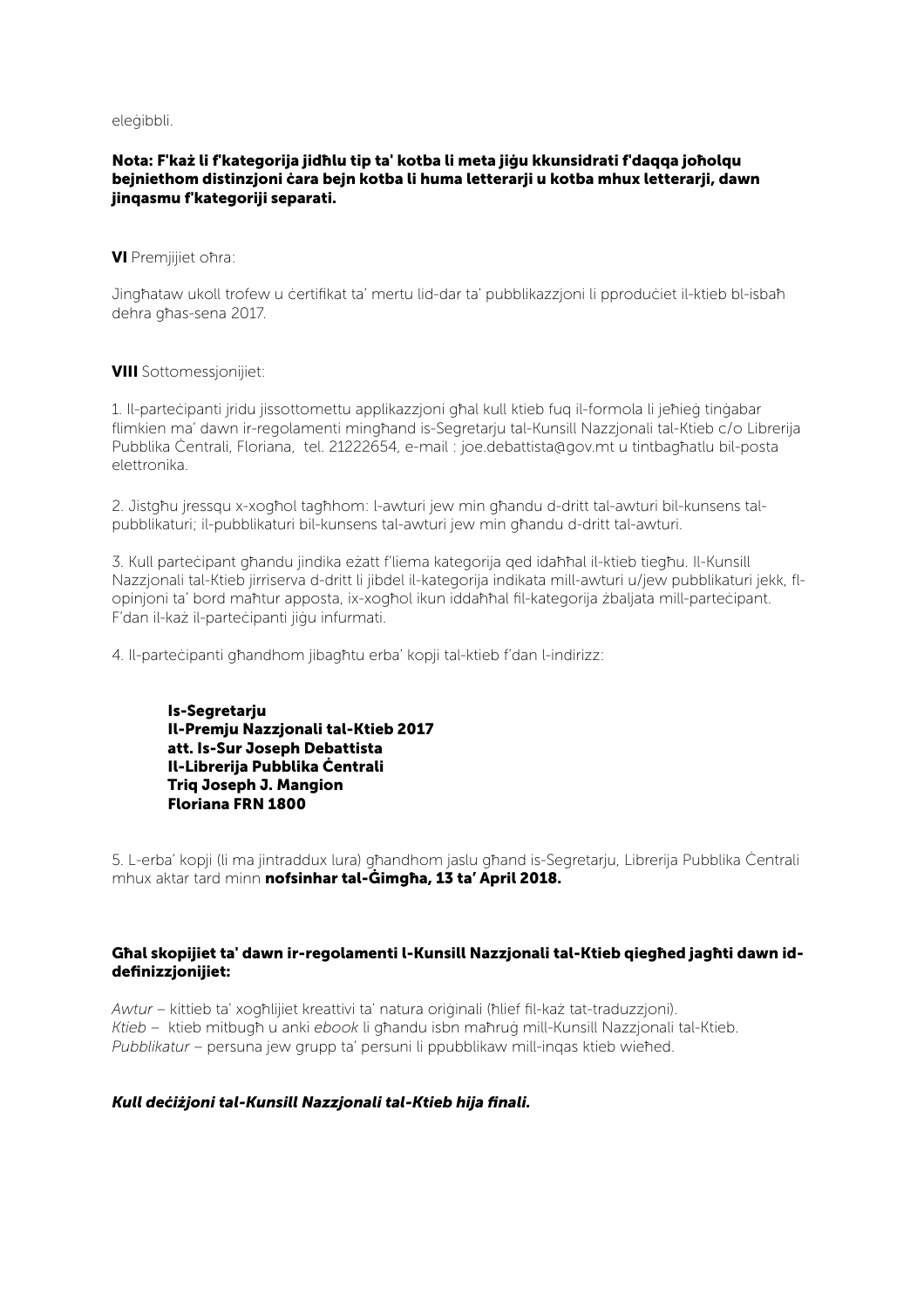

# THE NATIONAL BOOK COUNCIL

## The National Book Prize for Children and Adolescents 2018 (Books 2017)

I *Terramaxka – The National Book Prize for Children and Adolescents* is a prize for authors that (a) write in Maltese or English and (b) publish in Malta. The winners will be given awards and prizes for the best literary works for children and adolescents. Submissions must have been published in book form throughout 2017.

II In order for a book to be eligible for participation, it must have:

- 1. the publication date (2017) printed in the book,
- 2. 80% of its content must not have been published before
- 3. the ISBN number issued by the National Book Council,
- 4. not won a prize in any of the previous competitions organised by the National Book Council.
- 5. a copy of the publication already legally deposited at the National Library of Malta.

III Every book will be evaluated according to criteria set by the National Book Council; the Adjudicating Board will be short listing a number of books in each category in order to award the best publication, only if the required level is reached. The Board may not award the prize if there is no publication that satisfies a number of set criteria.

IV The following prizes will be given to winning entries in every category:

1. The prize for every category is a  $\epsilon$ 1,000, a trophy and a certificate for books that exceed 90 marks, 2. In the categories for original books (not translated), the illustrator is as eligible for a prize as the author,

3. A certificate will also be given to the publishers of the winning books in every category as well as to those authors and publishers whose books have been shortlisted,

4. Two months prior to the date of the National Book Prize ceremony the shortlisted titles in every category will be announced.

V Prizes:

- 1. Books for children (ages 0-7)
- 2. Books for children (ages 8-12)
- 3. Books for adolescents (ages 13-16)
- 4. Books translated into Maltese (ages 0-7)
- 5. Books translated into Maltese (ages 8-12)
- 6. Books translated into Maltese (ages 13-16)

Note regarding prizes for Books translated into Maltese: For these prizes, only translations into Maltese from the following list of languages are accepted: (a) English; (b) Italian; (c) French; (d) Spanish; (e) German. In cases of translation into Maltese from any other language, the book submitted for the prize must be accompanied by a *bridge language text* in English. Books translated from English, Italian, French, Spanish and German must be accompanied by a version of the original text. Books submitted for the prize without an accompanying original version or *bridge language*  (depending on the case) will be disqualified.